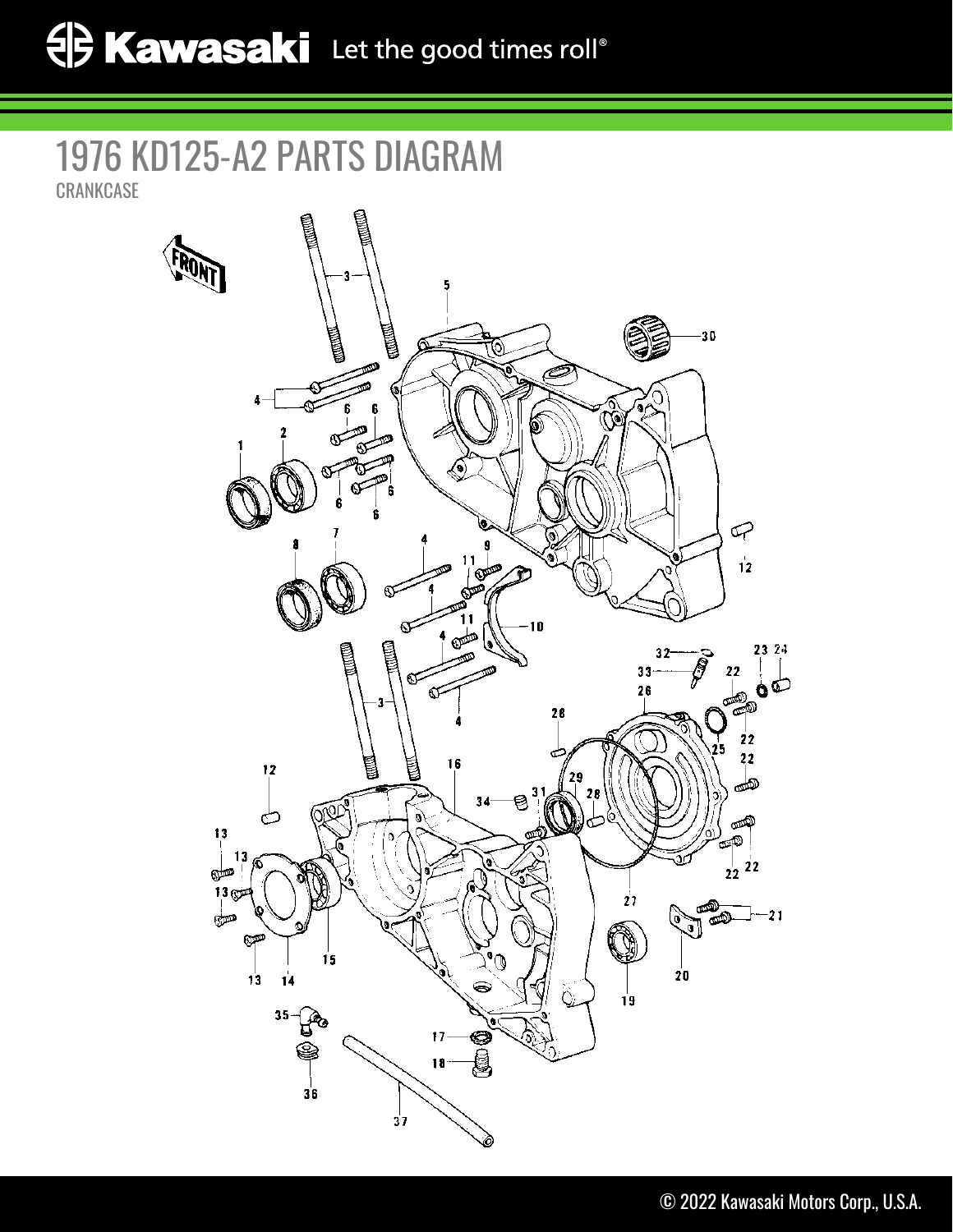## 1976 KD125-A2 PARTS LIST **CRANKCASE**

| <b>ITEM NAME</b>                   | <b>PART NUMBER</b> | <b>QUANTITY</b> |
|------------------------------------|--------------------|-----------------|
| SEAL-OIL (Ref #1)                  | 92049-1240         | 1               |
| <b>BEARING BALL #6204 (Ref #2)</b> | 601B6204           | $\mathbf{1}$    |
| STUD,8X70 (Ref # 3)                | 172G0870           | 4               |
| SCREW PAN HEAD 6X60 (Ref #4)       | 220B0660           | 6               |
| SET-CRANKCASE, F.BLACK (Ref # 5)   | 14001-5149         | $\mathbf{1}$    |
| SET-CRANKCASE, F.BLACK (Ref # 5)   | 14001-5138         | $\mathbf{1}$    |
| SCREW PAN HEAD 6X40 (Ref # 6)      | 220B0640           | 5               |
| BEARING BALL #6004 (Ref # 7)       | 601B6004           | 1               |
| OIL SEAL SC25376 (Ref # 8)         | 92050-013          | 1               |
| SCREW PAN HEAD 6X20 (Ref # 9)      | 220B0620           | 1               |
| GUIDE, CHAIN (Ref #10)             | 14077-003          | $\mathbf{1}$    |
| SCREW PAN HEAD 6X12 (Ref # 11)     | 220B0612           | $\overline{2}$  |
| PIN, DOWEL, 10X8.2X14 (Ref # 12)   | 92043-1037         | 4               |
| SCREW CNTSNK HD 6X16 (Ref # 13)    | 221B0616           | 4               |
| PLATE, CRANK BEARING (Ref # 14)    | 14014-028          | $\mathbf{1}$    |
| BEARING BALL #6304 (Ref # 15)      | 601B6304           | 1               |
| CRANKCASE, R.H., BLACK (Ref # 16)  | 14002-1040-21      | $\mathbf{1}$    |
| SET-CRANKCASE, F.BLACK (Ref # 16)  | 14001-5138         | 1               |
| <b>GASKET-DRAIN PLUG (Ref #17)</b> | 92065-073          | 1               |
| <b>PLUG (Ref #18)</b>              | 92066-1240         | 1               |
| BEARING BALL #6203 (Ref # 19)      | 601B6203           | 1               |
| PLATE, MISSION BERNG (Ref # 20)    | 14014-029          | $\mathbf{1}$    |
| SCREW PAN HEAD 6X12 (Ref # 21)     | 220B0612           | $\overline{2}$  |
| SCREW PAN HEAD 6X20 (Ref # 22)     | 220B0620           | 5               |
| "0" RING,8MM (Ref # 23)            | 92055-029          | 1               |
| PIN, DOWEL (Ref #24)               | 92042-037          | 1               |
| PIN DOWEL 8X16 (Ref # 24)          | 92042-017          | 1               |
| "O" RING, 28MM (Ref # 25)          | 670B3028           | 1               |
| COVER, ROTARY DISC VLV (Ref # 26)  | 14019-052          | 1               |